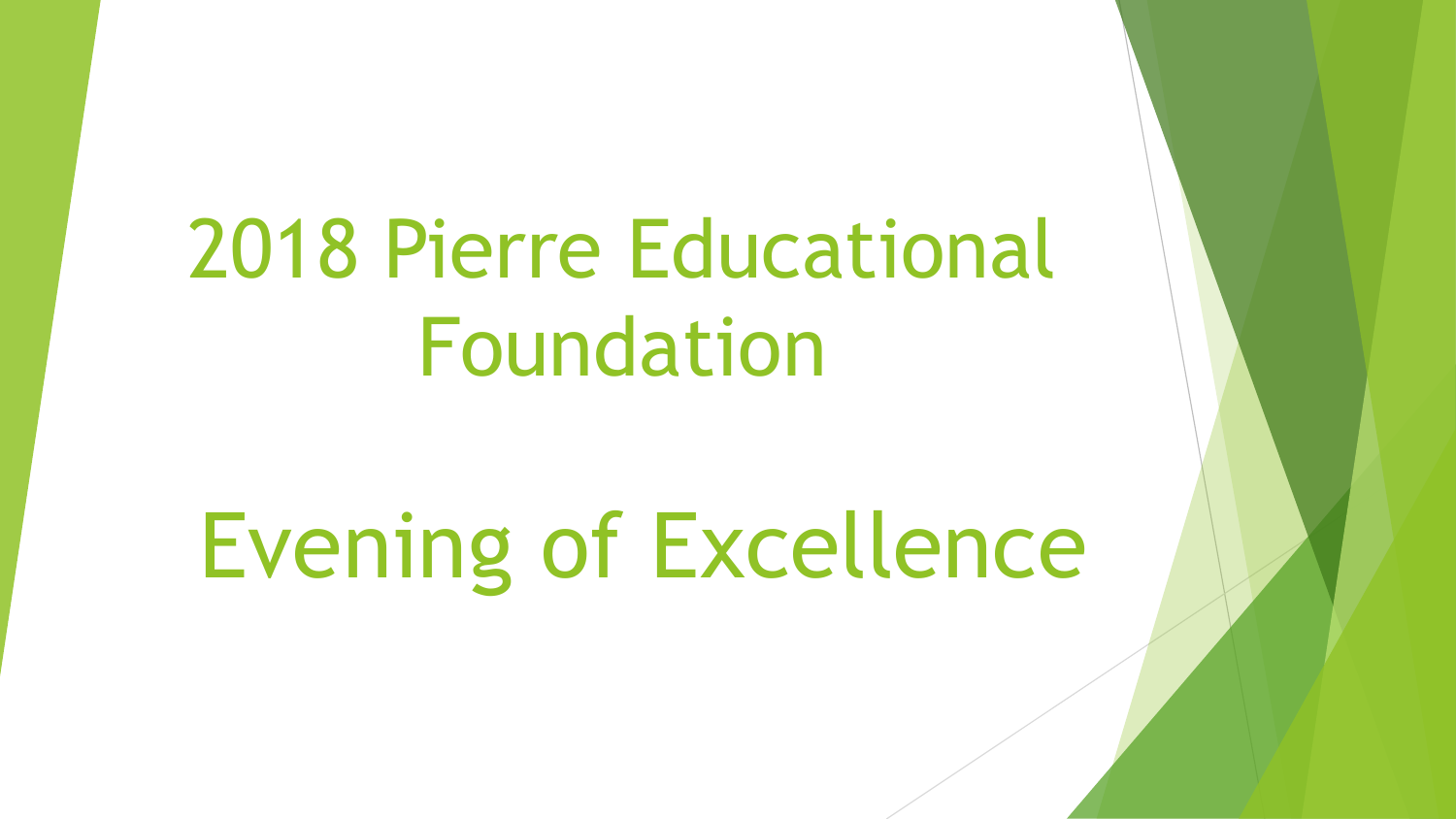# 2018 Educator of Excellence Nominees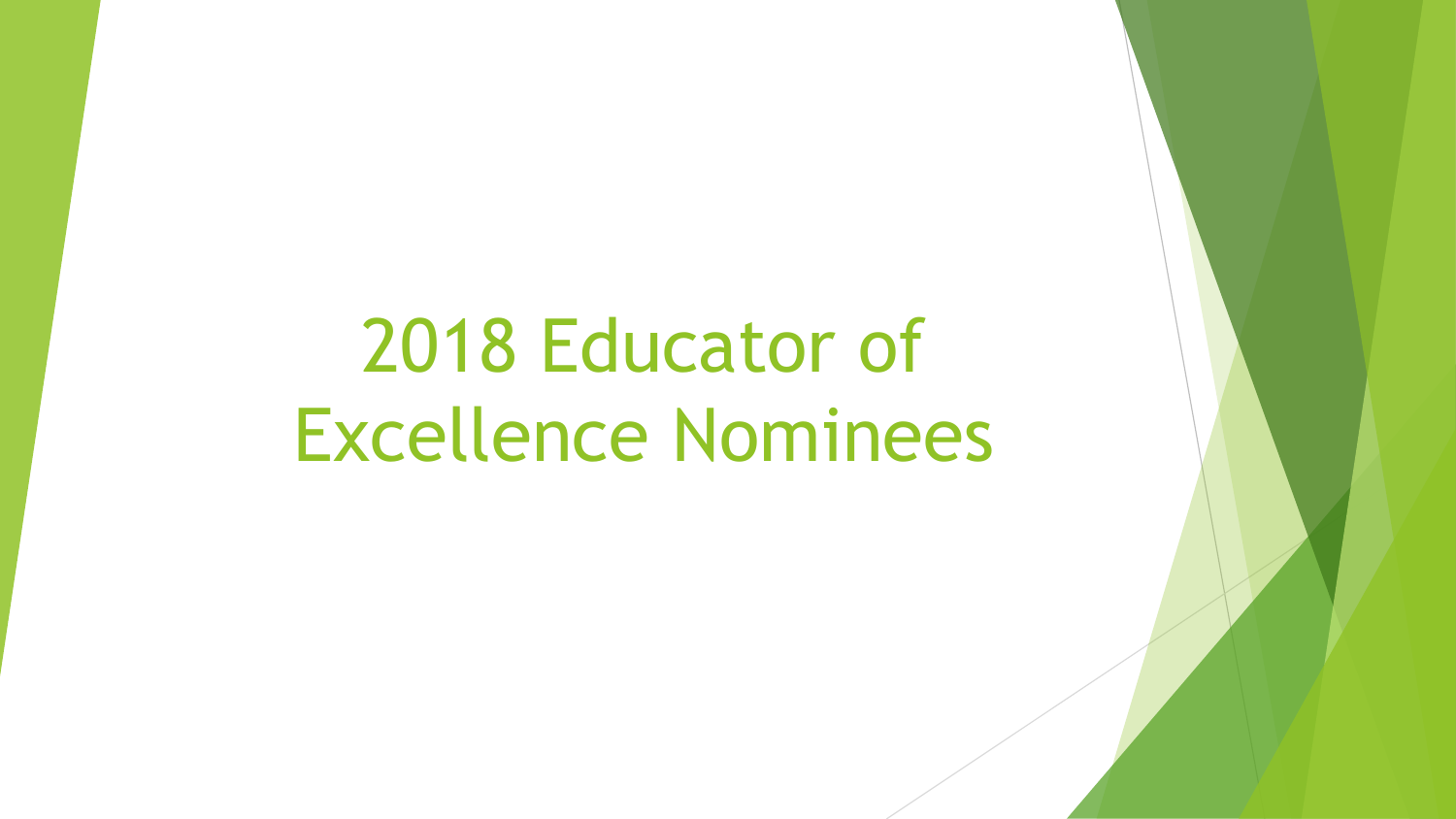These educators were nominated by the 2018 Scholars of Excellence for the impact they made in students' lives.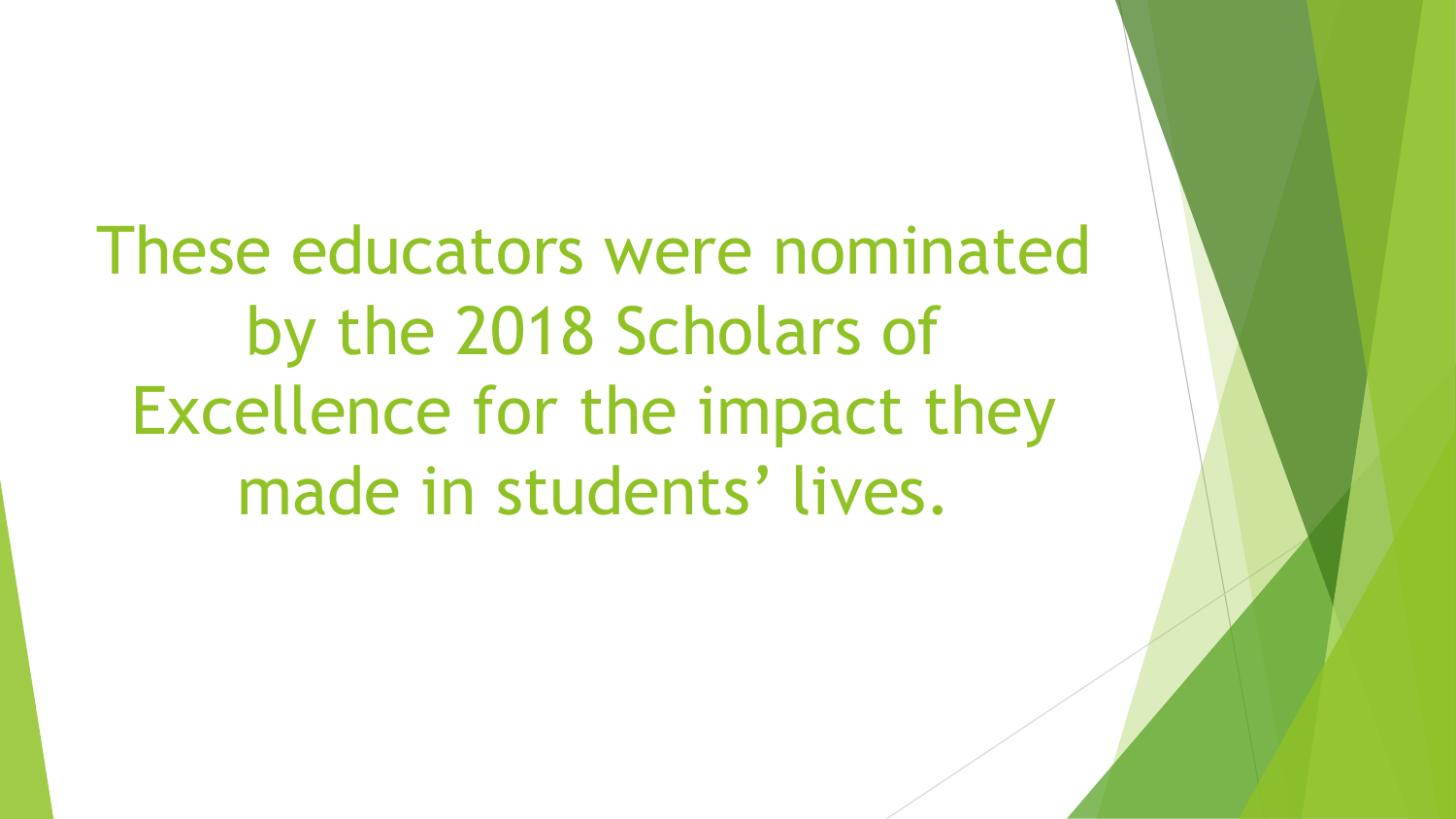#### Terry Becker T.F. Riggs High School



Mr. Becker has taught me for three out of four years in high school. From World History, AP U.S. History, and U.S. Government, he has taught me to embrace hard work because there's no way around it. AP U.S. History has a reputation for being one of the longest and grueling AP courses in high school complete with a 1,300-page textbook, and Mr. Becker didn't disappoint in his first year teaching the class. He finds humor in challenging his students when they complain about how difficult it is. To me that's a very inspiring perspective on hard work, to find laughter and joy in an otherwise difficult and frustrating class. Mr. Becker's perspective on hard work will stay with me throughout my college years.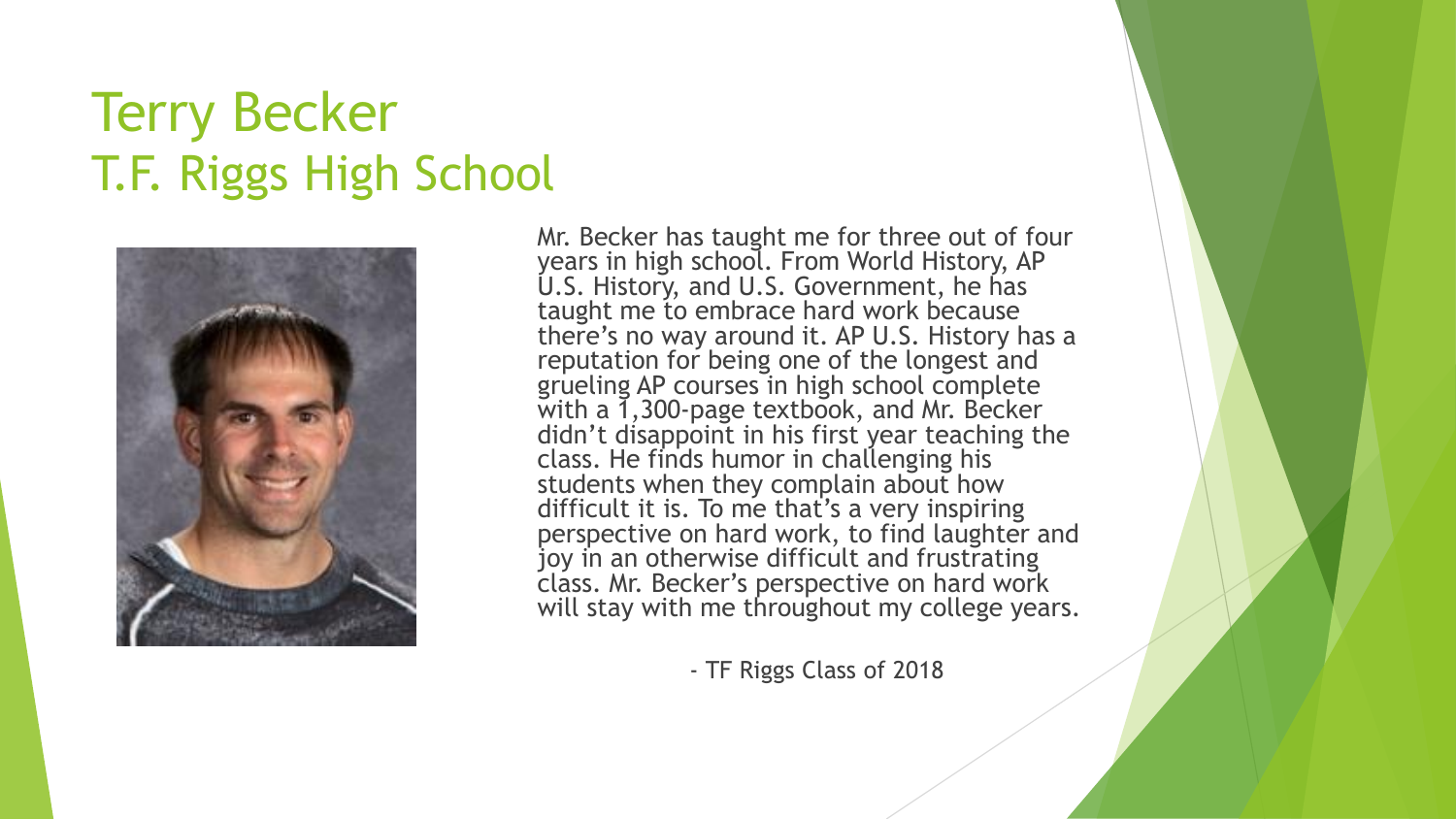# Kim Bierle Georgia Morse Middle School

My sophomore year I had the pleasure to have Ms. Bierle for World Geography. During the semester I had World Geography, she was undergoing a rigorous chemotherapy regiment. Regardless of the pain she was in, she always succeeded on putting a smile on everyone's face. She taught us World Geography, but also other important life skills to make us successful. Rather than taking a long grueling final, she assigned our class a sustainable development project. Our job was to pick a country that had an environmental problem and solve it. I choose the country of Kuwait and wanted to solve its issue of oil spills. With encouragement from Ms. Bierle, I spent hours and hours designing and researching a cheap and effective way to separate oil from water in lakes, rivers, and oceans. I eventually developed a system that uses gravity by syphoning the water and oil mix into a filter. Because Ms. Bierle chose to have our semester test be hands-on, I was able to explore into a field that I am now pursing as a job. Her strength and love for teaching will forever stay with me as I continue my education after T.F. Riggs.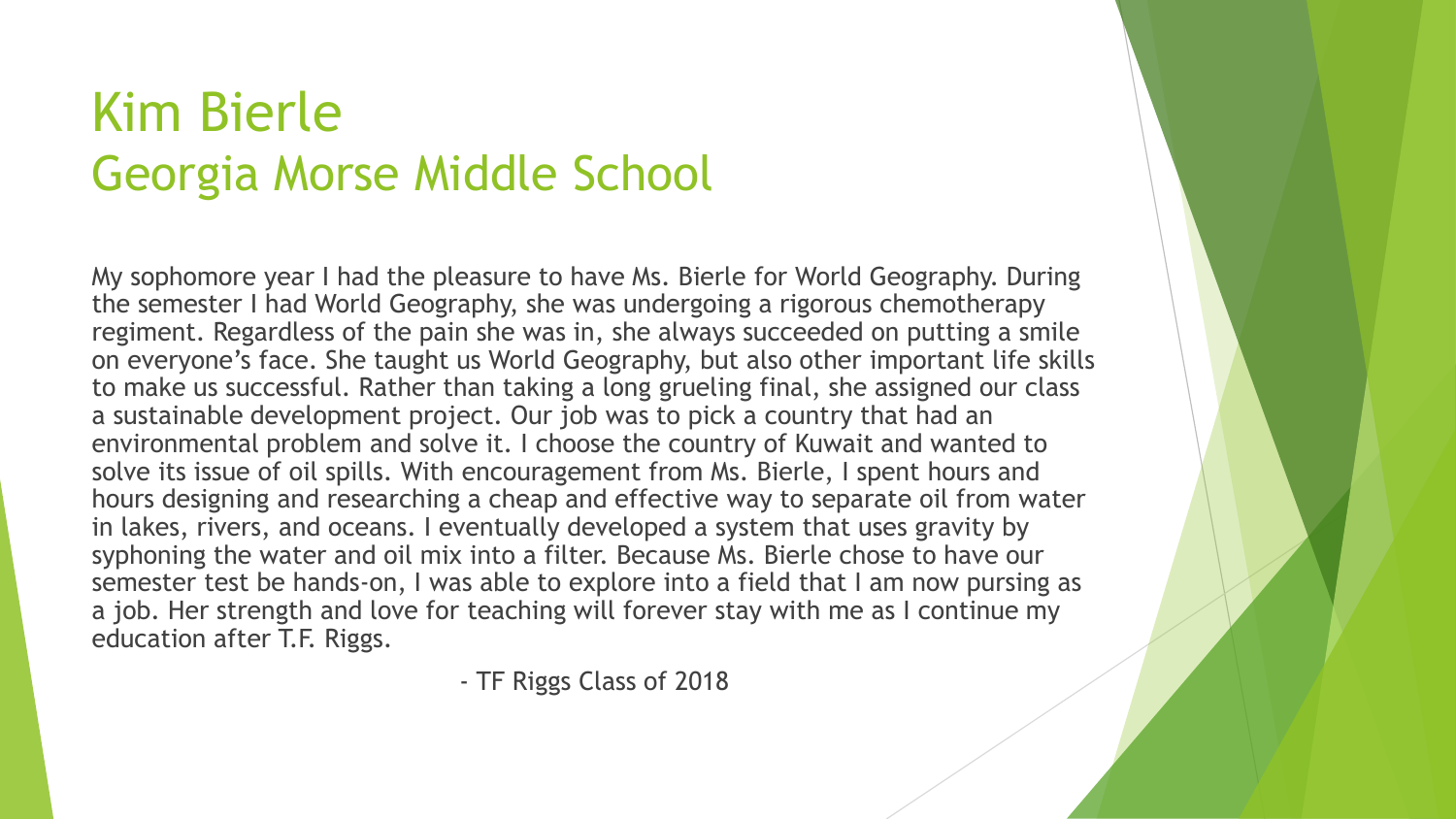#### Mackenzie Blake Buchanan Elementary



Mrs. Blake started her first year teaching in my class. She was extremely nervous, but she had an affinity for 2nd graders that grabbed our attention. I was always the shy kid, but Mrs. Blake pushed me to put myself out and show others my talents. She never looked down on anyone for being different or weird and gave all her kids equal amounts of attention. I was the victim of bullying that year, and she helped me when that happened without making things obvious. She discreetly made sure I had an adult near me on the playground at all times and dealt with the kid in a way that didn't embarrass him, but he stopped.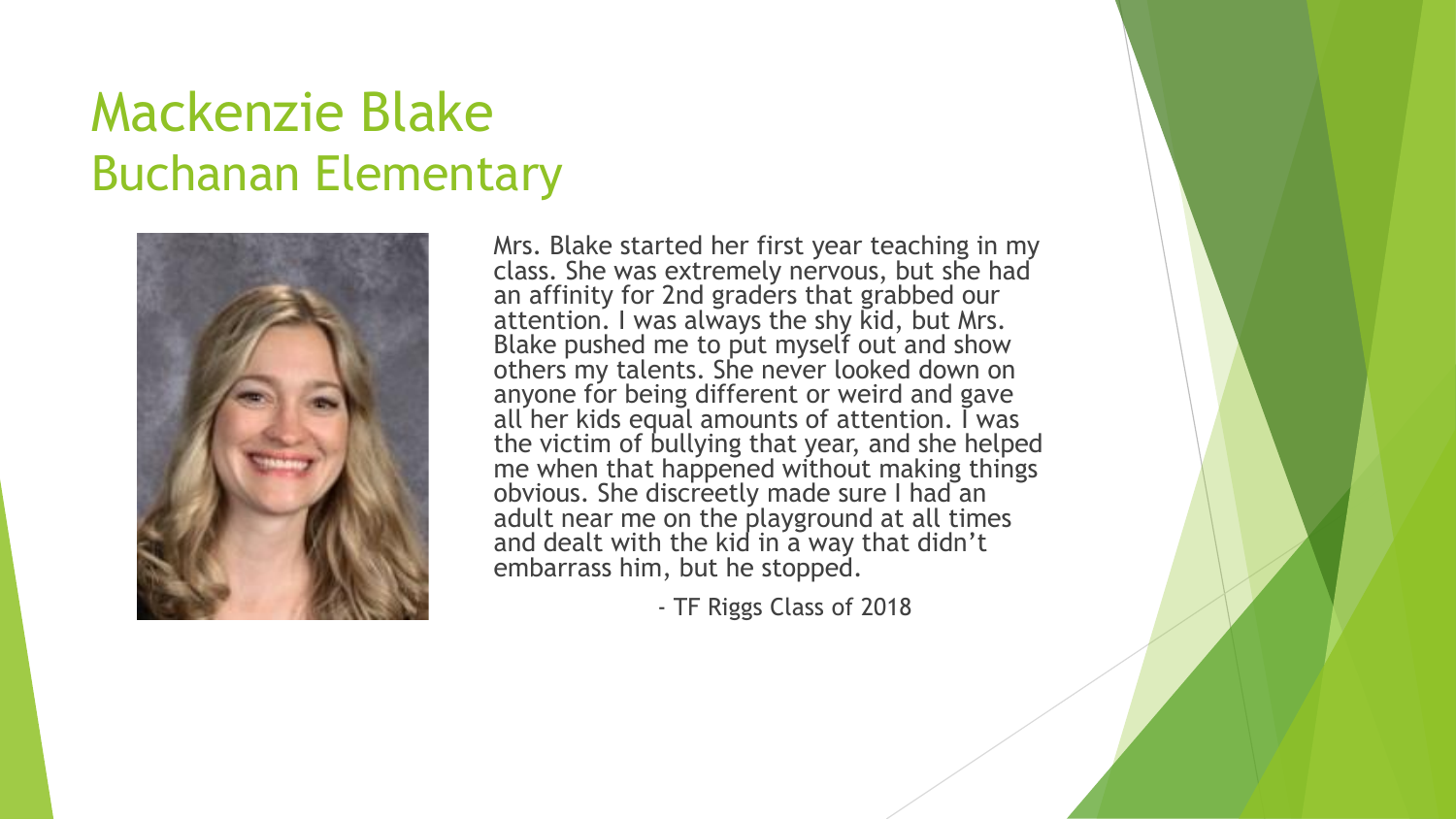# Charis Blanchette T.F. Riggs High School



I am a very shy person and Mrs. Blanchette really had me step out of my comfort zone at times in class. She would call on me when she knew I was too timid to raise my hand and answer myself. She really challenged me in my writing ability, and she encouraged me to move into Honors English 12 when I had my own doubts. She didn't just tell my parents at conferences how well I was doing, but she actually showed me daily that she had faith in me. I walked into that class silently and left feeling a sense of pride in myself.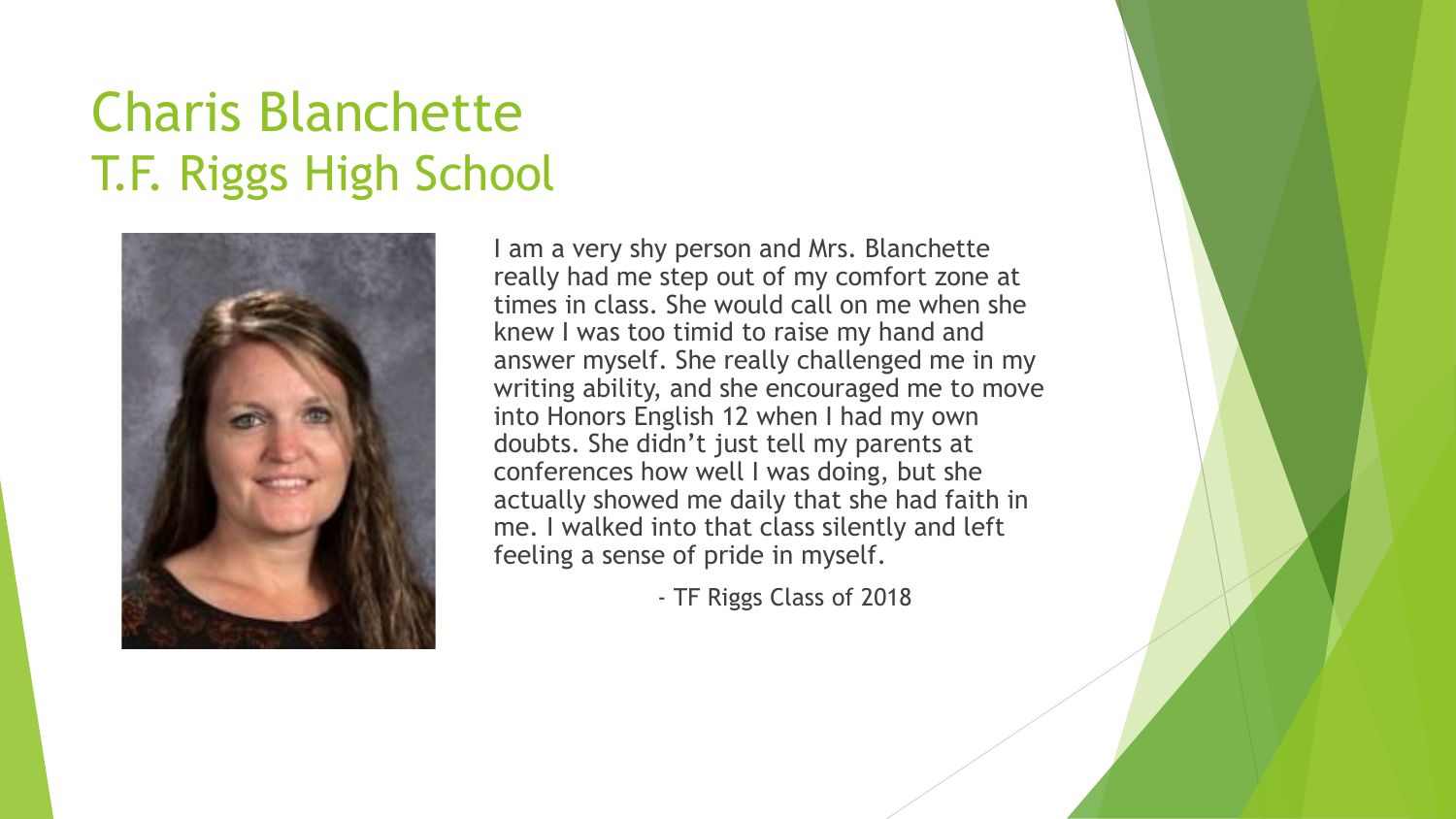#### Karla Blemaster Kennedy Elementary



When I think about elementary school, I get very nostalgic about the teachers and the experiences I had. I was very lucky to attend a school with an amazing staff and I still occasionally speak to many of the teachers I used to have way back when. One of my favorite teachers, and really one of my favorite classes, was fourth grade with Mrs. Blemaster. I think Mrs. Blemaster not only unleashed my creative side but she made my education fun and made me want to learn. She had a tub in her classroom filled with pillows that students got to read in sometimes, and I was always eager to get my work done and attempt to claim the tub. I also remember around Halloween, we all got to write our own scary stories complete with a picture and we compiled them all into a book she kept in her classroom. When I think back on it, I cannot believe that she actually convinced us all to write our own stories. Mrs. Blemaster, however, didn't make anything feel like work. We were just kids having fun while learning new things. I went on to fifth grade with plenty of fond memories from her class, and an eager desire to learn more and more. Mrs. Blemaster was a wonderful influence on my life and she taught me that education can be fun and rewarding at the same time.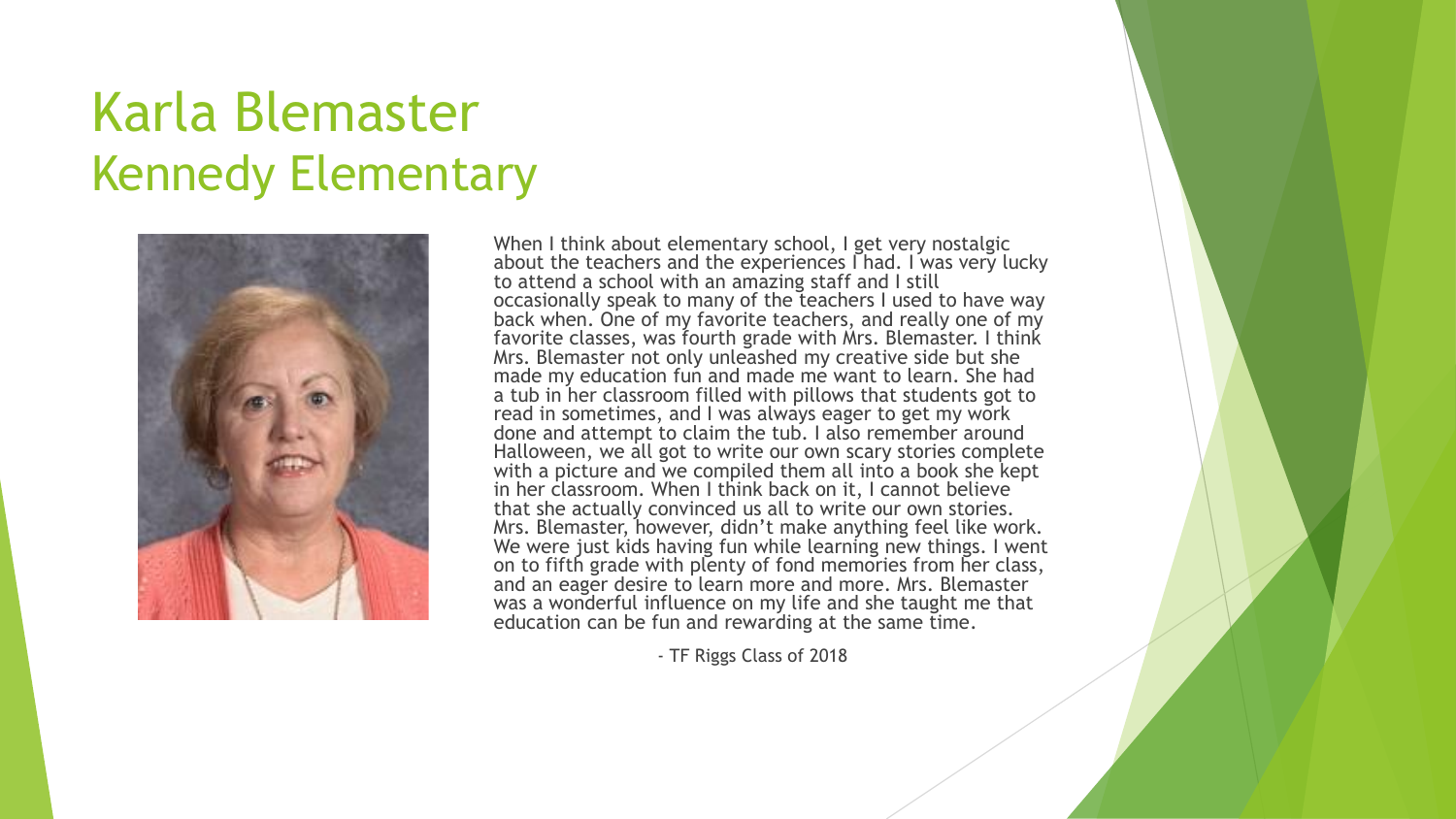# Ashley Boone T.F. Riggs High School



Mrs. Boone taught me 9th and 10th grade English and she instilled a zeal for the English language and literature in me. She has also coached me in Oral Interpretation for the last four years which has given me my passion for sharing literature. Most importantly, her example has inspired me to live life to the fullest as well as pursue a career in English Ed. Outside of information in a textbook, she has prepared me with valuable life skills that I will continue to use for the rest of my life including teamwork, mental health and self-care, and above all acceptance of opposing thoughts and beliefs. I can say with certainty that without the example Mrs. Boone has been to me, I would not be the same person I am today.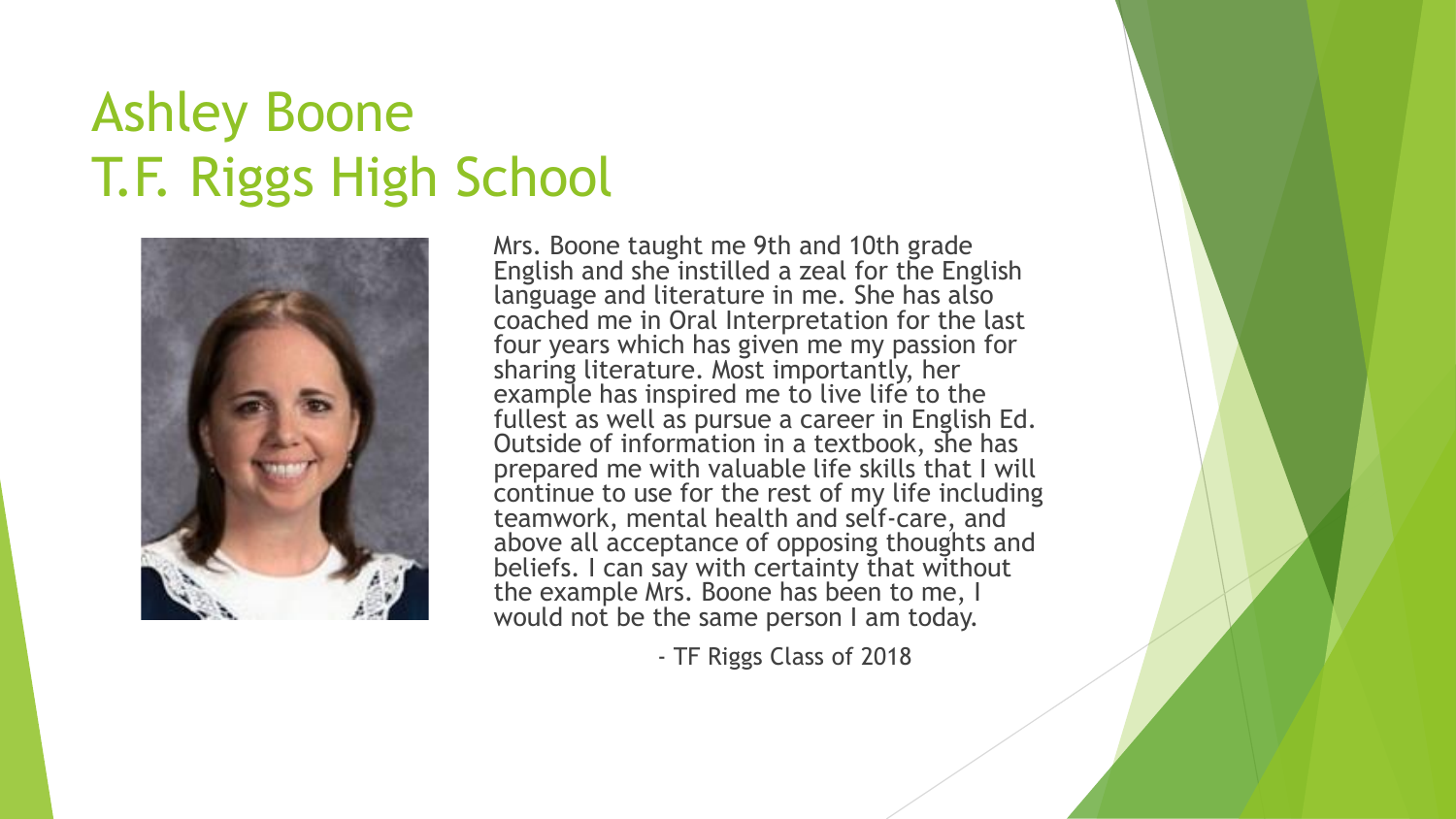# Kelly Brandt T.F. Riggs High School



Mr. Brandt has taught me over the last three years, and I have enjoyed every second of his classes. Mr. Brandt not only has a vast knowledge of the subjects he teaches, but also has the ability to make class fun. His classes are not just focused around lectures, but also have labs that keep students engaged. Mr. Brandt's classes always have interesting activities that go hand in hand with whatever topic we are learning at the time. I have enjoyed his AP physics class most of all, and it has inspired me to take up a major in physics. I know that the many lessons Mr. Brandt has taught me will be applicable in college next year, and I am glad that I got the chance to take three of his classes throughout high school.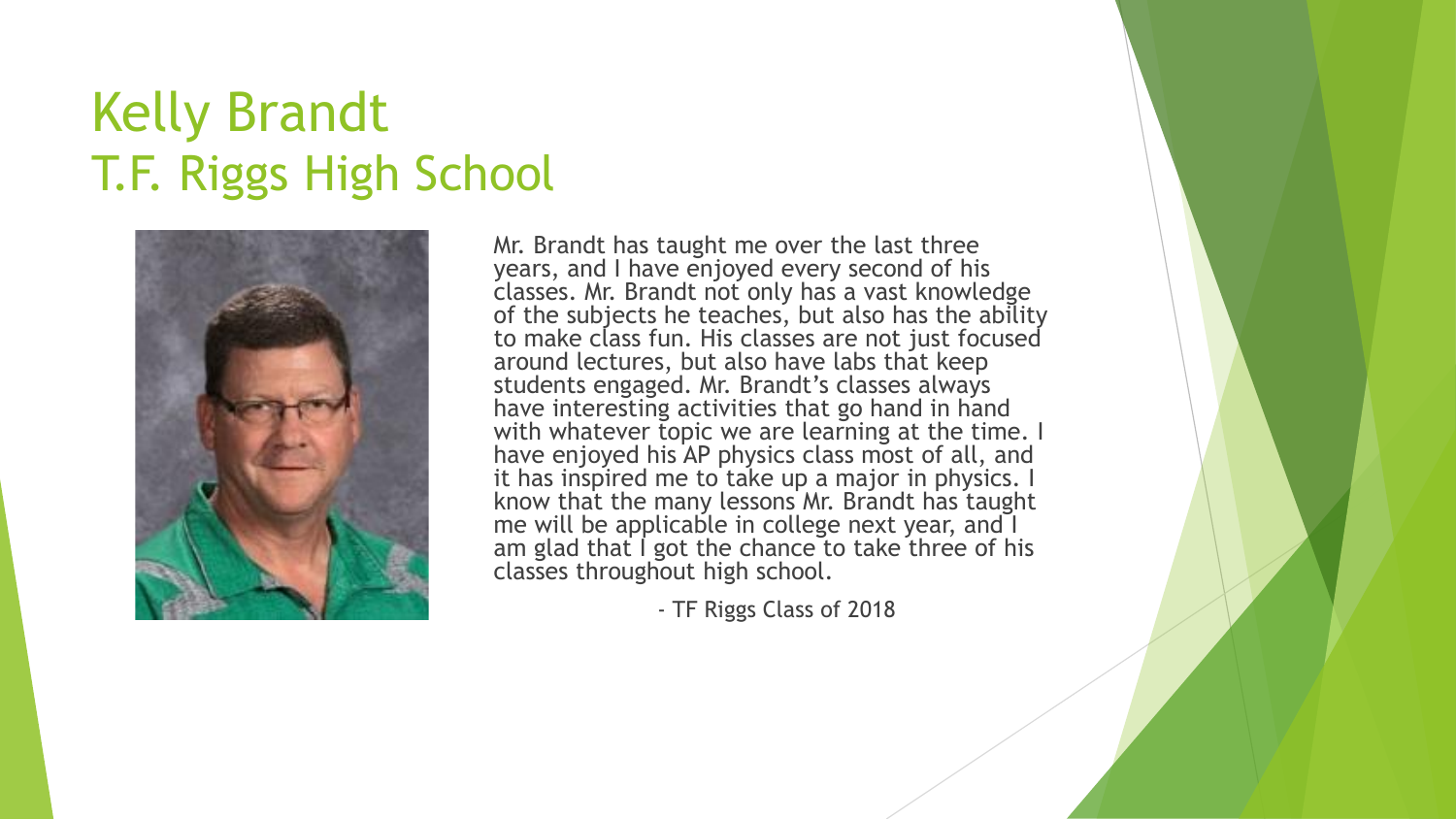# Guy Hunter Georgia Morse Middle School



He may not have always said the best jokes or had the most "proper" teaching methods, but my 8<sup>th</sup> grade Algebra teacher Mr. Hunter set me on the right track to be the person I am today. He has energy to flood a room, a smile that can take any gloomy day and form it into a great one, but his biggest assets are being able to understand and teach each one of his students to their needs. Most can tell you I am not the smartest cooking in the jar, but Mr. Hunter found the brightness in me and invested in it. How he can relate school to the real world and have actual FUN in math class is a very hard task to accomplish with a room full of  $8<sup>th</sup>$  graders. He pushed me to be a better note taker, read books to gain knowledge, ask questions when needed, come in for help when you lack understanding, but most importantly he motivates his students to be more than they already are. Sure, maybe him bribing us with cake from his wife's bakery or jolly ranchers from under his desk did help his case a little, but nobody else through my years in Pierre have been able to connect with me the way Mr. Hunter did. He is truly one of a kind.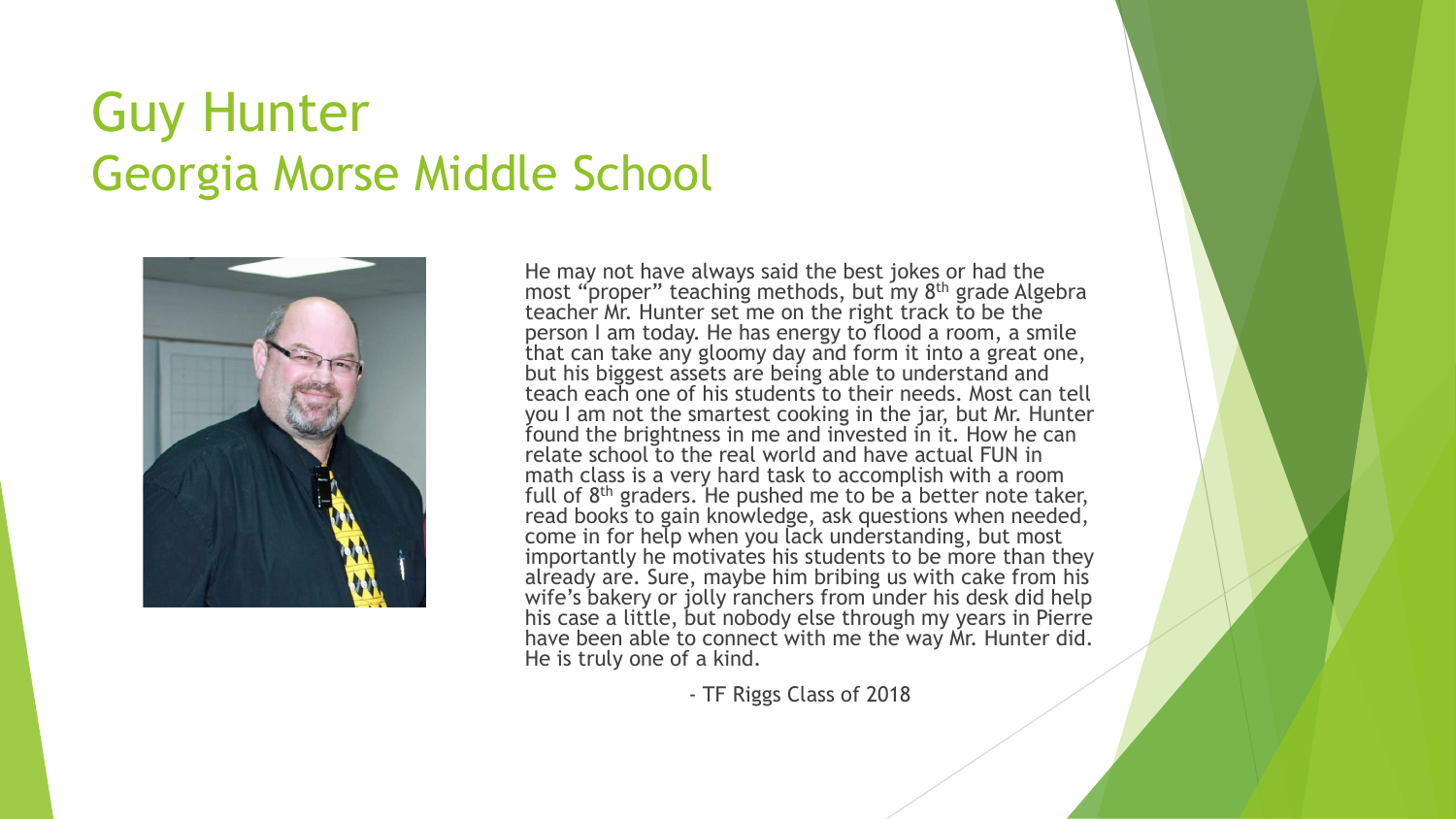#### John Kalda Buchanan Elementary



Mr. Kalda has left the biggest impact on me. He is one of those teachers that you just don't forget. The first day I had class with him I was nervous because I had decided to double up on my sciences. But after spending just one day in his class I knew I was going to be okay. Mr. Kalda teaches quickly yet effectively, gladly answers your questions, and empowers you to be successful. At the end of that year, it was decided that he would be teaching the new AP Bio class. Right before summer break I jokingly told him that he "better learn what he's doing for the AP class" as I was enrolled for it. That next fall I came to find out that's exactly what he did. He had prepared all summer for the new course. If he didn't know something, he wrote it down and came back the next day being an expert on that topic. He taught me so much in those two years, while always being someone that I could talk to. Even though I don't have a class with him anymore, I know that if I ever need anything he will always be someone that I could go to for help.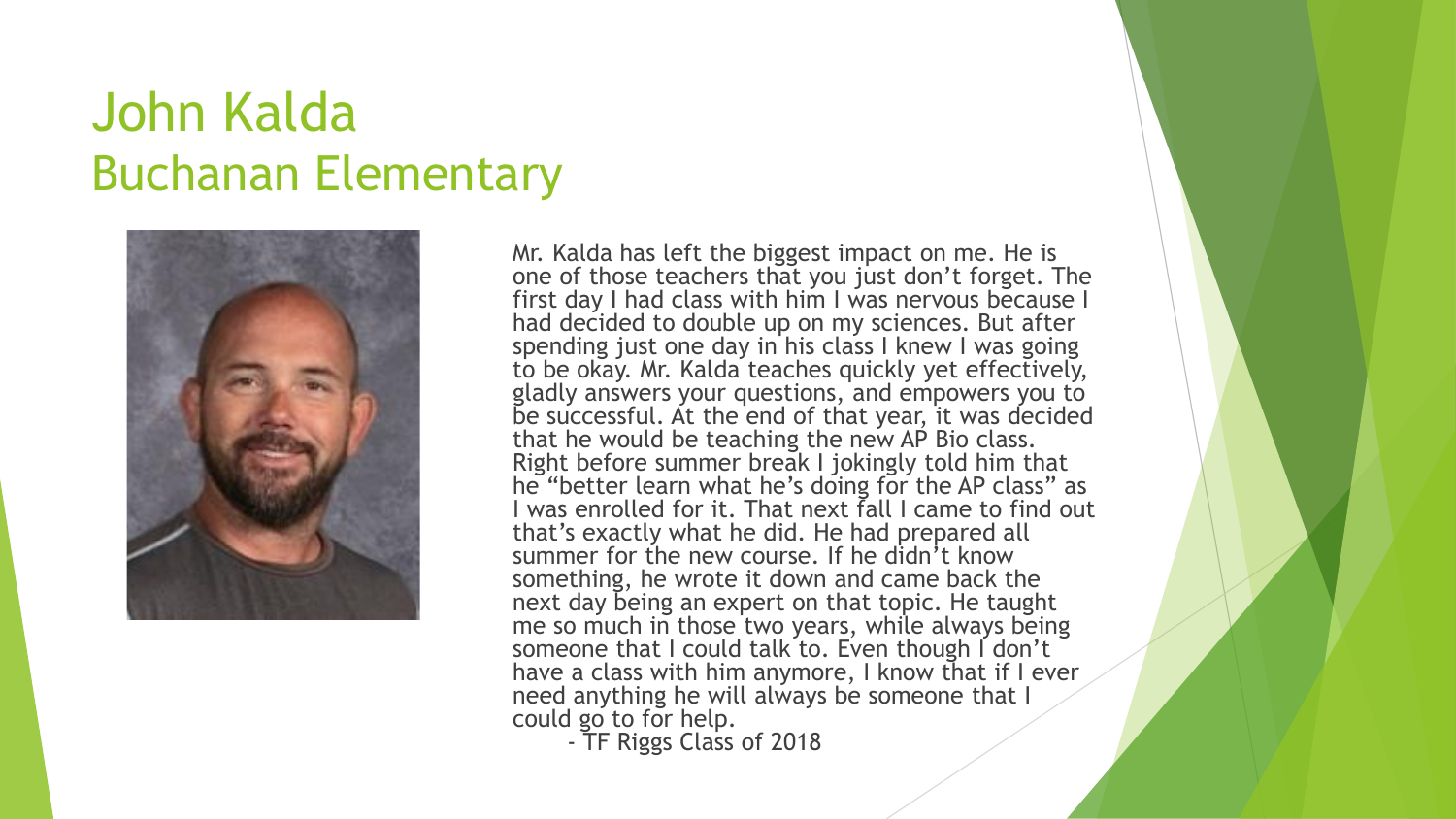# Jill Kokesh T.F. Riggs High School



Ms. Kokesh's personality was calming. When things became too much to handle, I could count on Ms. Kokesh to calm me down and make me laugh.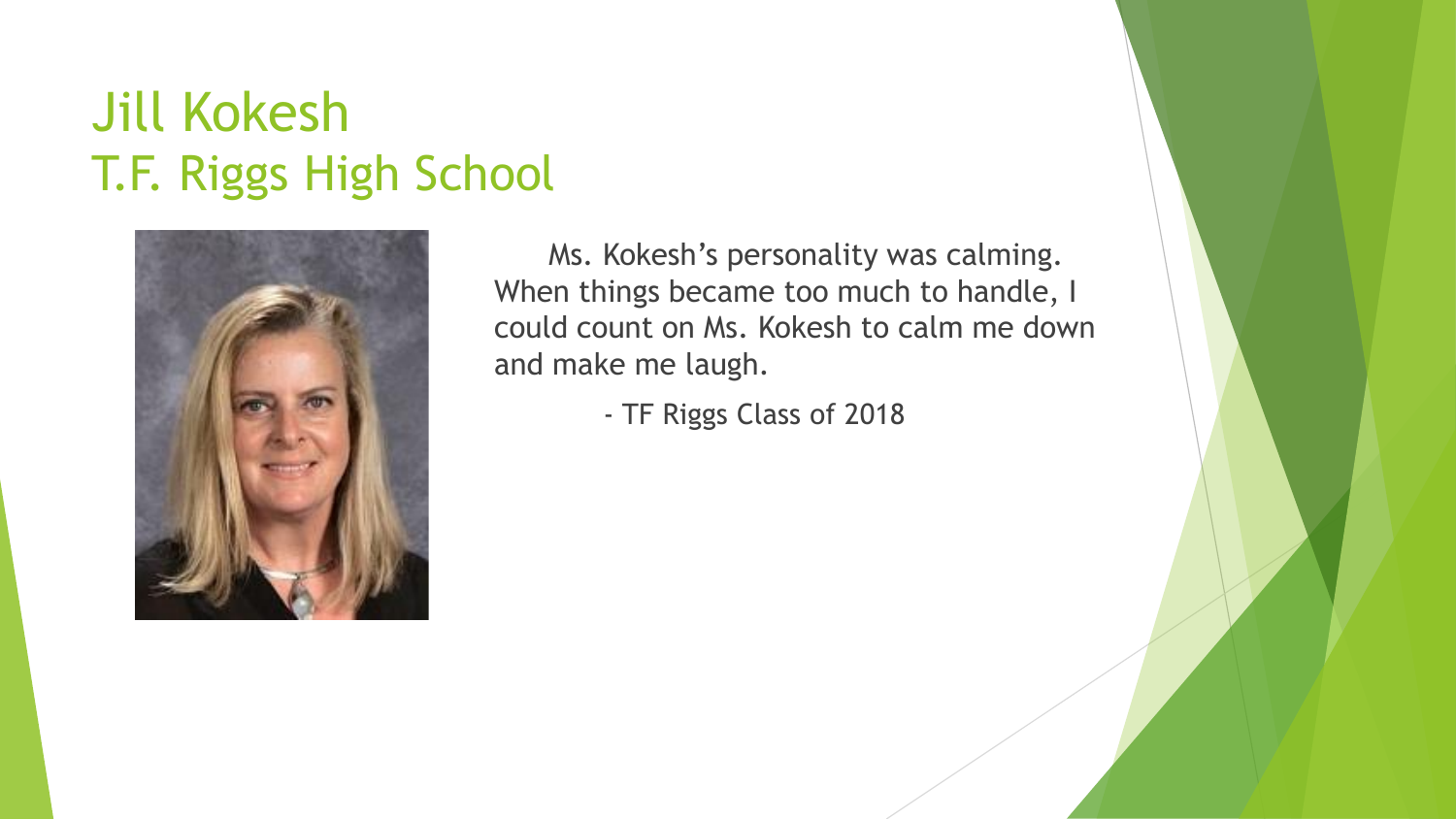# Pam Kringel T.F. Riggs High School



Before I had even met Mrs. Kringel, my siblings had told me what a wonderful person she was -- that she could find a book you would fall in love with just by looking at you. I swear she is a mind reader. My passion for reading only deepened when I walked into the library the first day of sixth grade. I was heartbroken that I was to leave her behind when I went to the high school, but, luckily, she moved with me. I am so grateful to have had her guidance and recommendations the past seven years. I have no idea what I would have done without her input at book club or her assistance on my research paper. Her love for words and books is contagious. My siblings were right, she is an absolutely phenomenal person.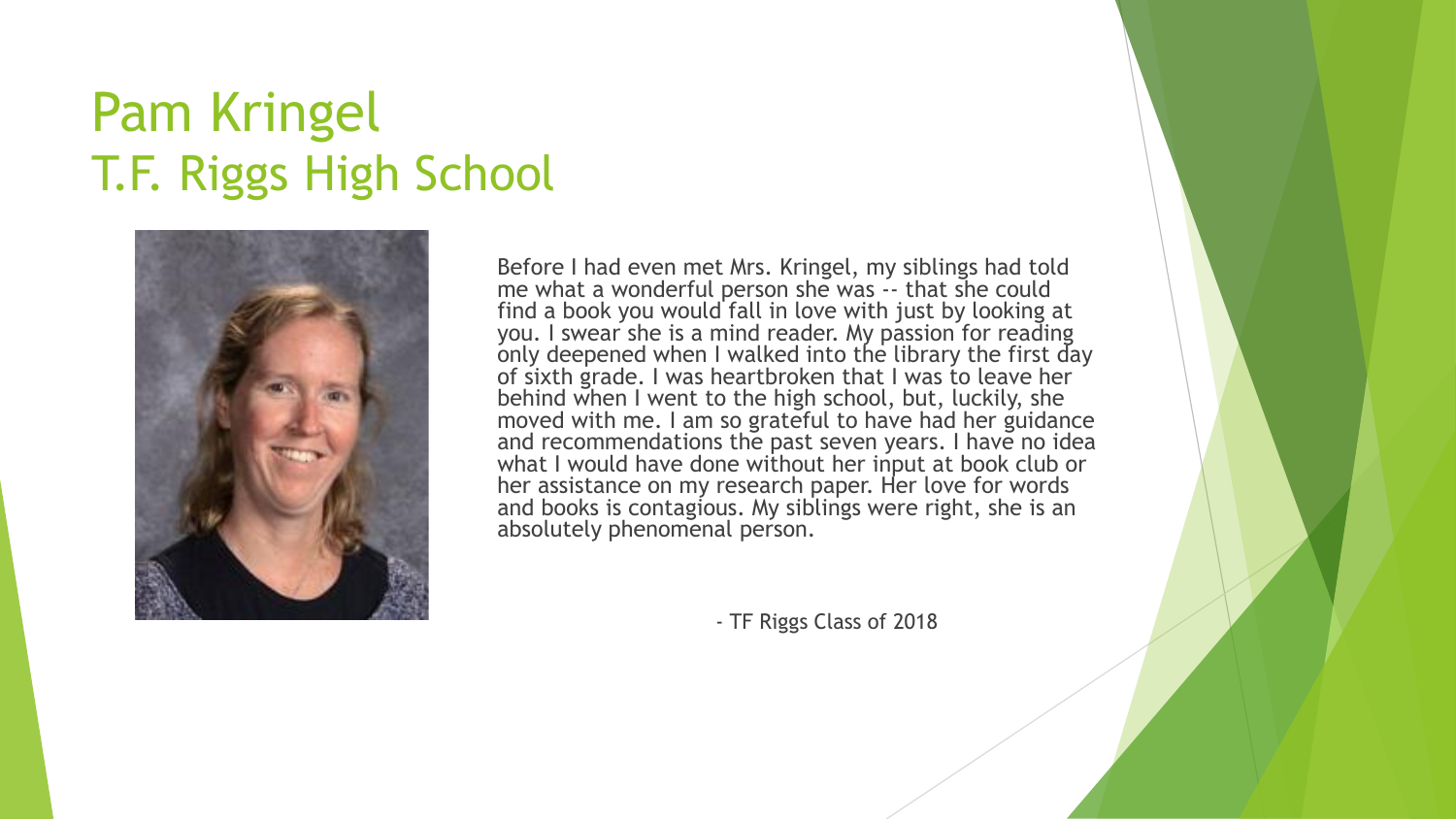# Shawn Lewis T.F. Riggs High School



Mr. Lewis has been an incredible influence in my life and in my education. I have had the pleasure to have him as a teacher for two full years including middle school and high school. Along with having him as a teacher, I have also had him as a wrestling and football coach for six years. Mr. Lewis is an incredible teacher, coach, person, and friend. As my teacher he has taught me the importance of achieving high grades and that academics should come first. As my coach he has always pushed me to work hard and be the best I can be. He has always worked hard to put me in the best position to be successful. As my friend he has helped me through difficult times without judgement. Mr. Lewis dedicates much of his personal time to his students and athletes. However, his primary goal is to lead me and his other students and athletes to become good people and successful in what we do in life. Mr. Lewis has taught me that helping others is more rewarding then helping myself; my situations in life do not define me, but what I make of those situations does; and that my examples are the best advice that I can give. Mr. Shawn Lewis has taught me endless life lessons and has made an everlasting impact on my life.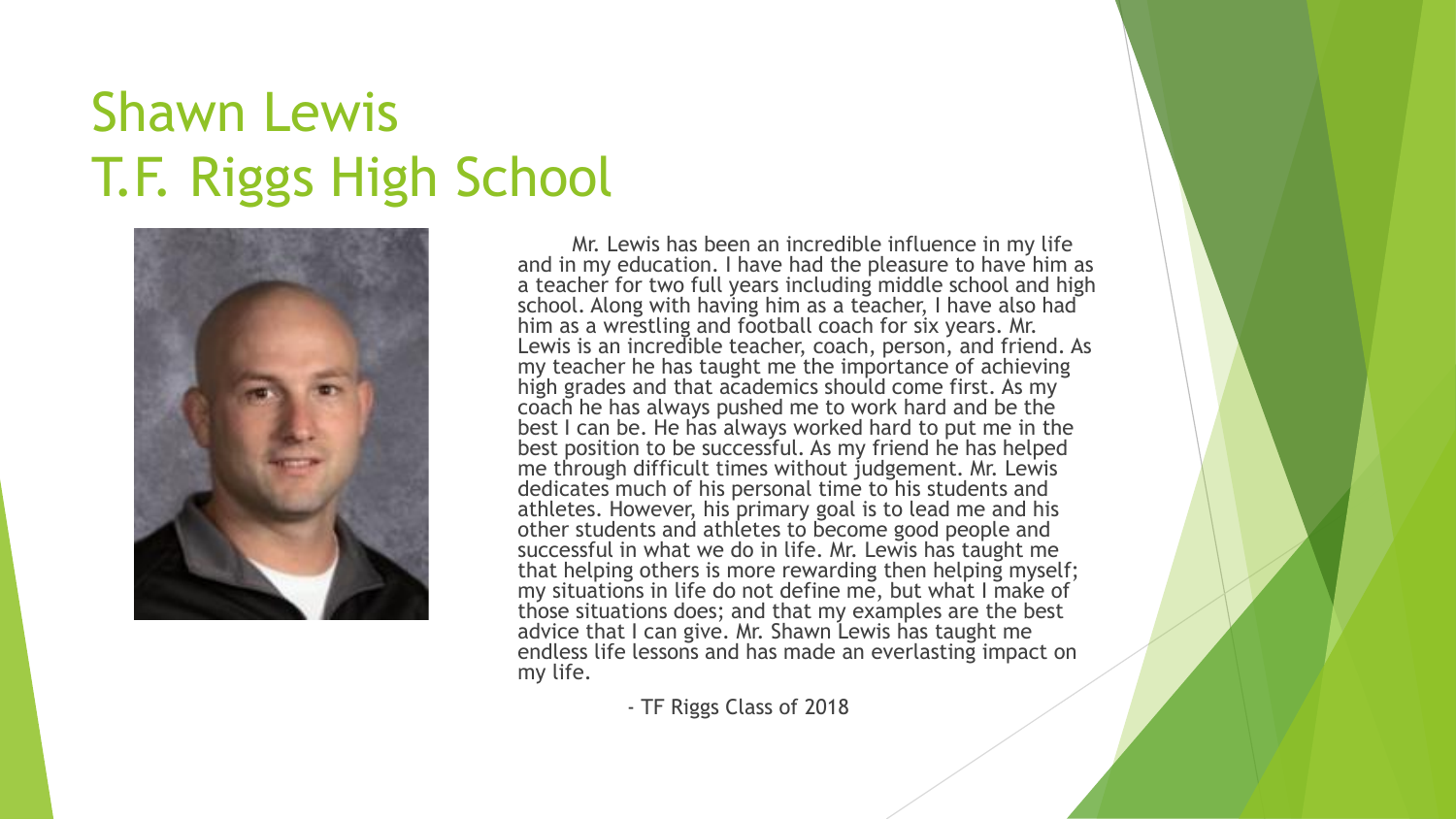# Kim Livermont Kennedy Elementary



Mrs. Livermont has allowed me to come in to her 3rd grade class and work with her kids a few times a week. She truly does amazing work with them. They're all very well behaved but they like to be kids every once in a while, too. Whenever she's faced with a problem, she handles it with grace, patience, and a smile on her face. It's not hard to see that her children love her and that one day they'll appreciate her like I do now.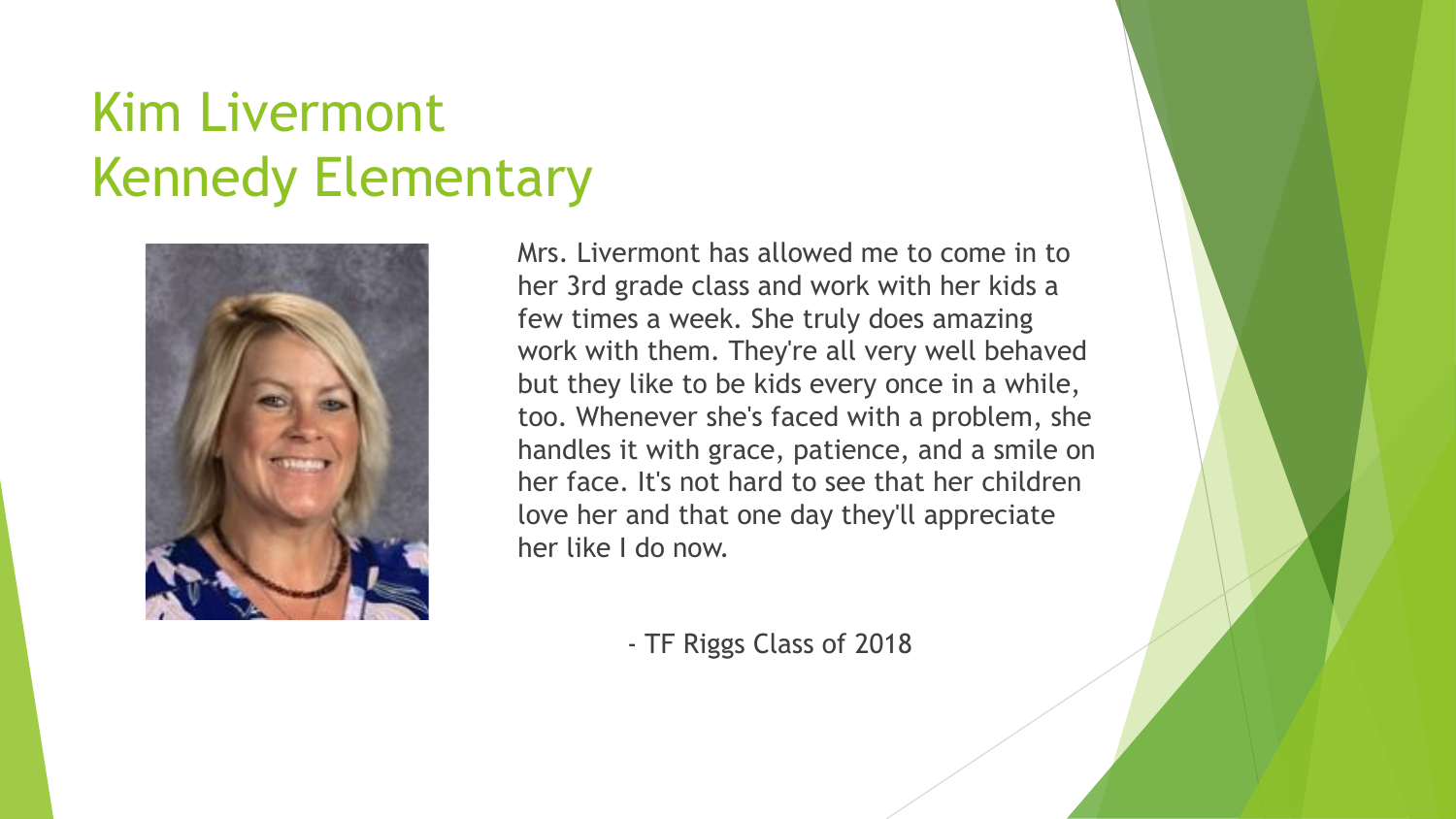# Jay Mickelson T.F. Riggs High School



Saying that Mr. Mick simply had an impact on my education really doesn't do the effect he has on people justice. The first time I took a Mick class was my junior year in Western Civilization. He told stories and spewed facts making ancient history seem like just yesterday. It made history so much more fun to learn. He even demonstrated things to the class. I remember being flayed, being put into a phalanx formation, and having my brain looked at the Ancient Egyptian way, with lots or drills. Sadly, my schedule only allowed me to take a semester of the course, so I decided I had to have Mick again, and this was the sole reason I took mythology in my senior year. His story telling came alive when he could tell actual stories, and I spent eighteen weeks enthralled in ancient Greek mythology. I was sad when I finally had to leave that class as it too was only a semester long. Mr. Mick fits my description of an outstanding teacher deserving of this award. He can make a seemingly pointless class come alive and even had me taking a class just to see him every day. If I had to pick one person who made my high school experience great it would be Mr. Mickelson. - TF Riggs Class of 2018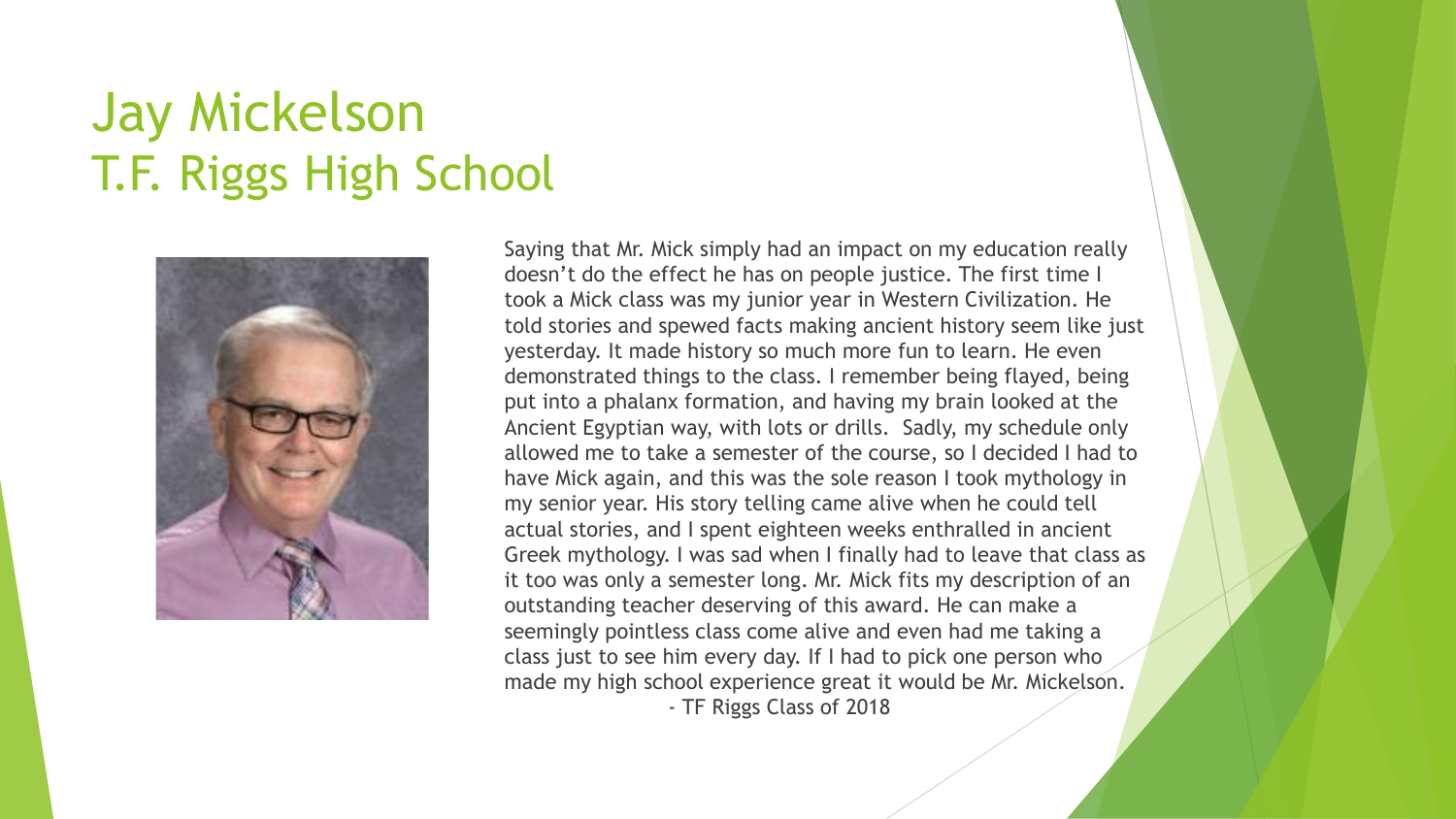# Jayson Poppinga T.F. Riggs High School



Science has always been one of my favorite school subjects, but I was never truly engaged with my science classes until I took Mr. Poppinga's biology class. His excitement for the materials he taught influenced my outlook on science and biology. As a student he inspired a passion for science in me that I never knew I had. His class encouraged me to major in a science field.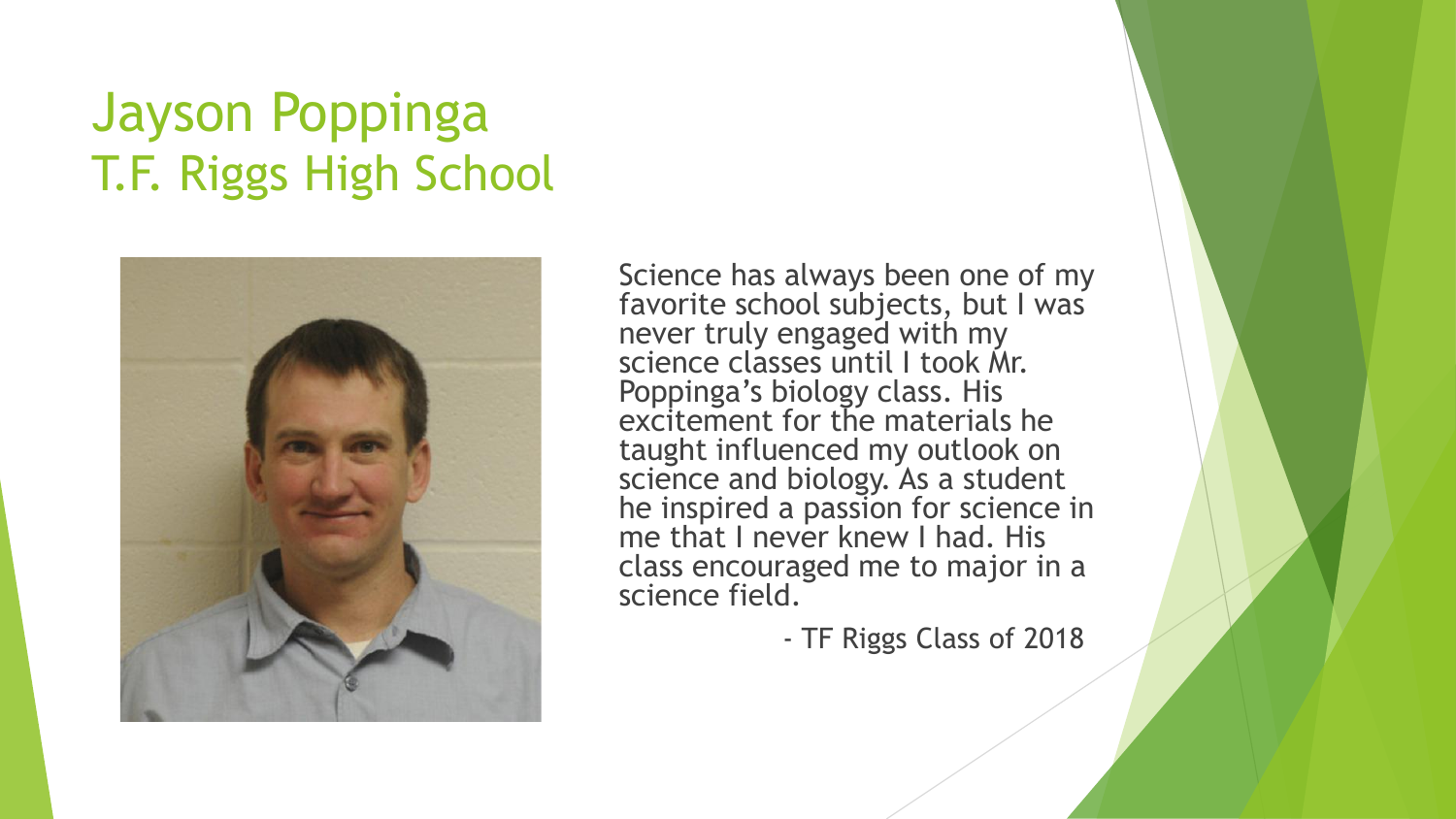# Shannon Poppinga T.F. Riggs High School



Mr. Shannon Poppinga was my biology teacher sophomore year. His passion for all things biology and sports analogies made that class one of the best I have ever had. I absorbed so much information, and while I am not going to be pursuing a career in science, his teaching has strongly influenced my love of studying. He was energetic, understanding, and had a way of turning the most confusing of subjects into an academic adventure. I miss seeing him in the hallways and the classroom, but his impact on my appreciation and love of science will last a lifetime.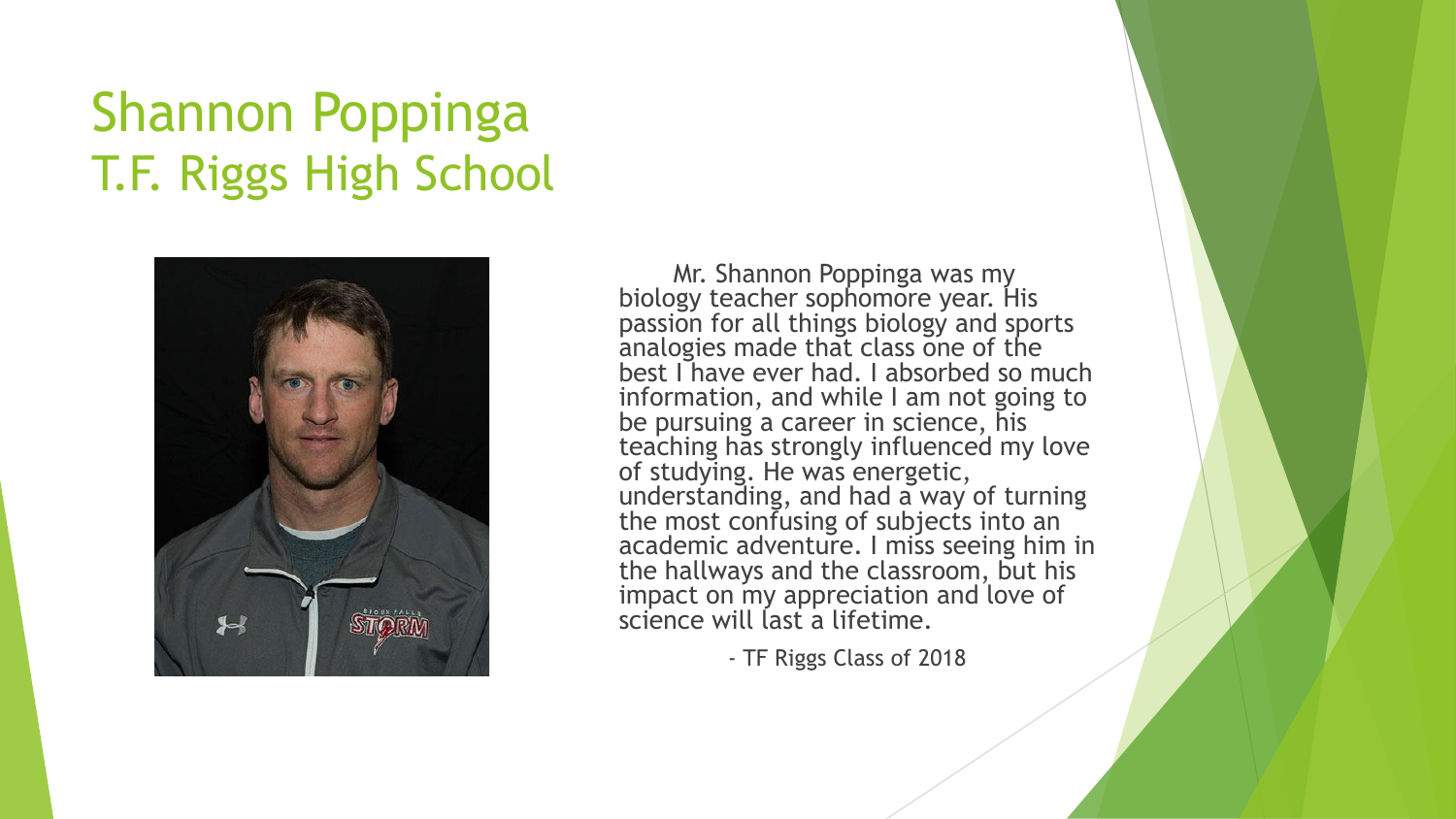# Tom Rogers T.F. Riggs High School



Mr. Rogers was always caring, patient and passionate when it came to teaching us students and getting to know us. While we always learned a lot in his classes, they were also fun and I always looked forward to them. His teaching introduced me to architecture and inspired me to pursue it as my future career choice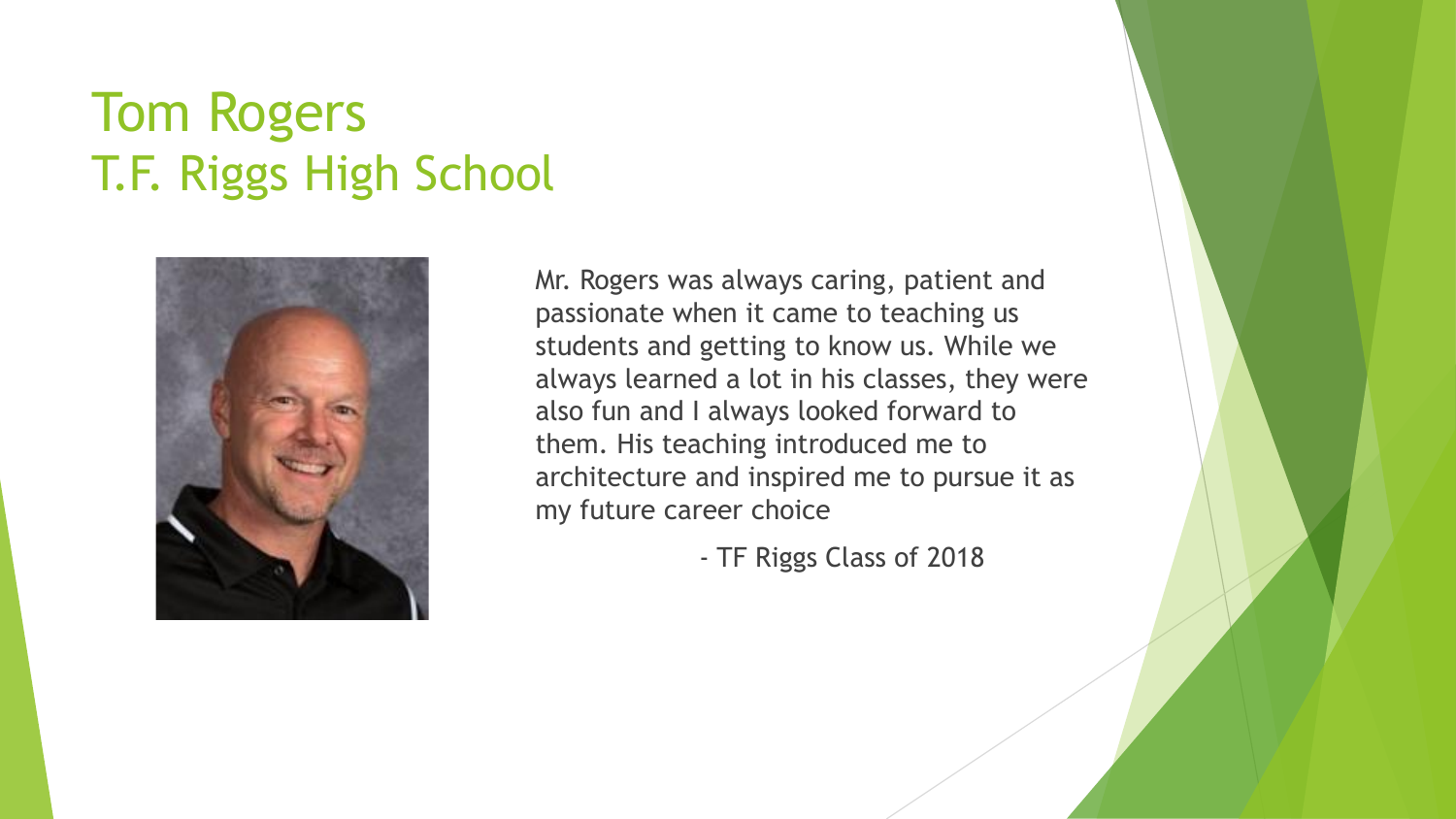# Samantha Schuetzle T.F. Riggs High School



Mrs. Schuetzle has taught be to go above and beyond in my educational goals. She has kept me on track in my math studies to graduate and what I need for college.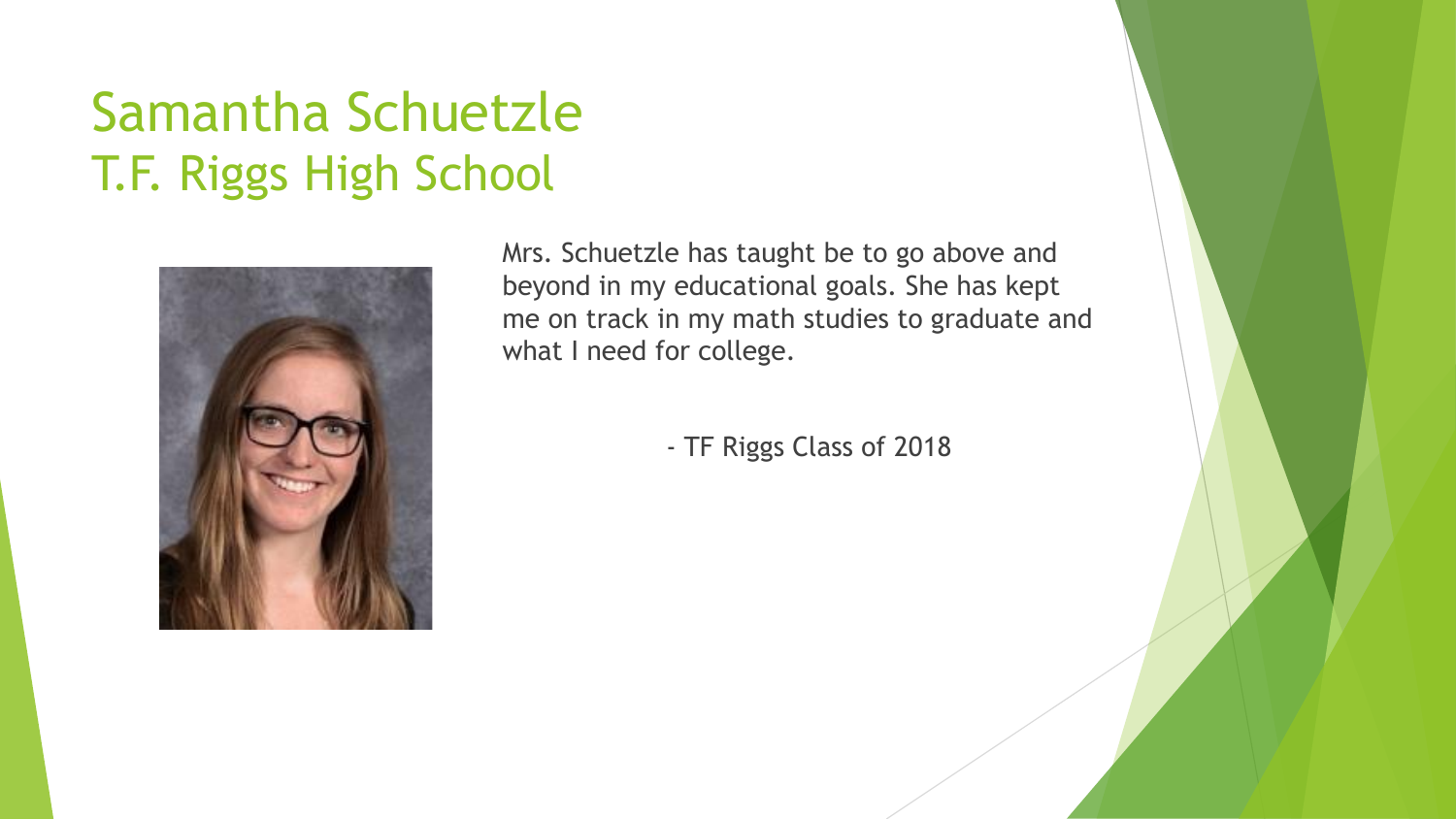# Dan Snyder T.F. Riggs High School



Mr. Snyder is a teacher that cares a lot. He cares enough to call a student out when he or she is not working to his or her fullest ability. Mr. Snyder is able to bring a smile on his students face by coming up with funny nicknames or by simply stating you do not have to run today. Mr. Snyder allowed for me to have a mental break in school by allowing us to work out and send endorphins throughout our bodies. He also taught me how to safely lift weights and attempted to guide me on how not injure myself in the pool.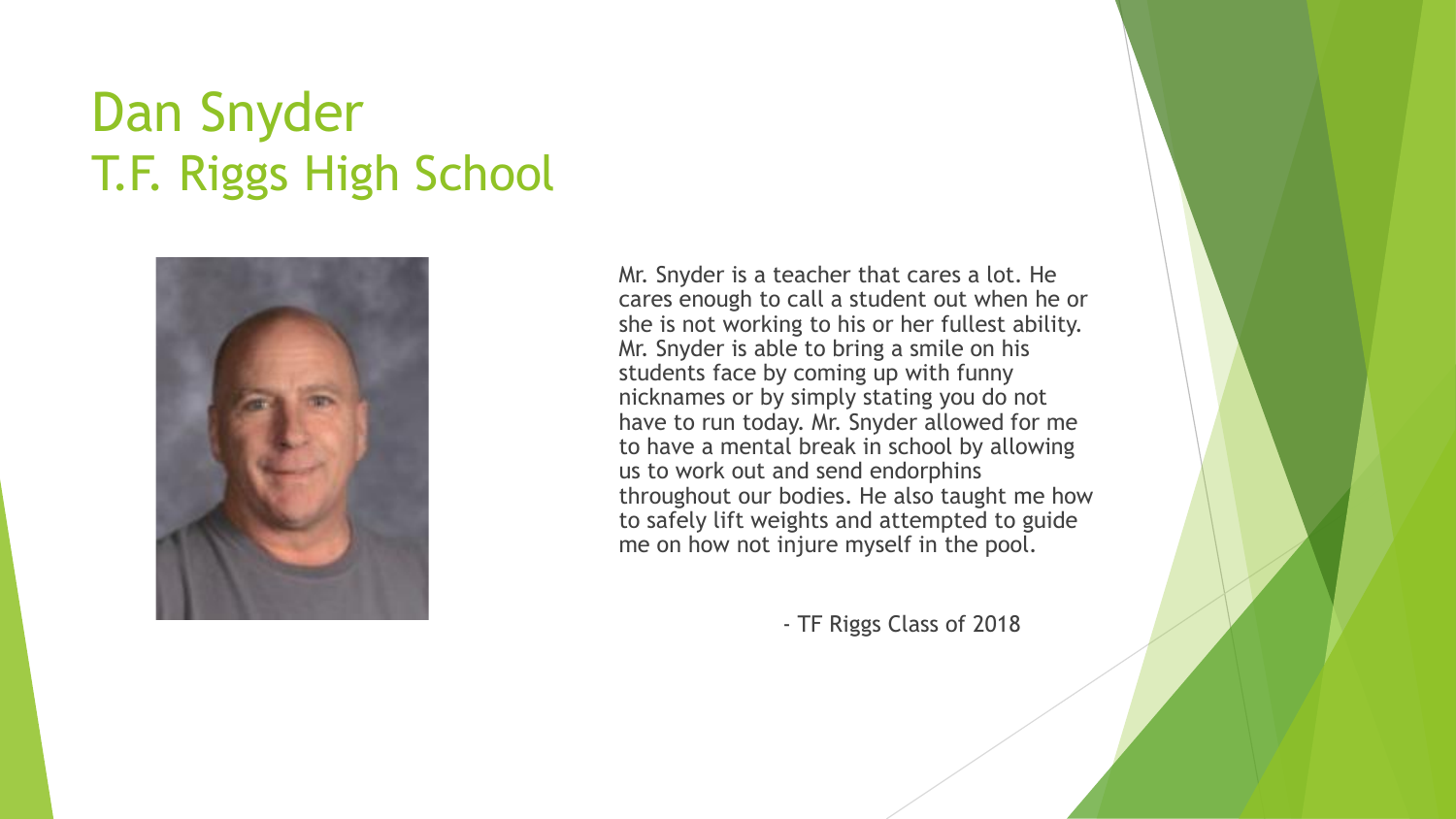# Adam Spoehr T.F. Riggs High School



Mr. Spoehr impacted my life in a very positive way that can be described in many manners. To start off, Mr. Spoehr was a great history teacher. Throughout my educational career here in the Pierre School District, I never really understood history and much less liked it in that matter. Mr. Spoehr helped me in this subject very well and taught me how to work hard for things that did not come easy to me. He was a very straight forward teacher and I respected him for that. Most of his teachings were normal, as in notes, quizzes, and then tests. It may have not been out of the box, but that was never the point. No matter where I was confused at in his discussions he always explained it to me with no question. From being a teacher, Mr. Spoehr was also known to me as Coach Spoehr in football. As in class, he showed me the same work ethics on the field and even off, as well in the weight room too. He always showed us football players what was right to what was wrong. From being a positive influence on my life, he was also an adult figure that I could call my friend, and not many people can say that about their football coach/teacher.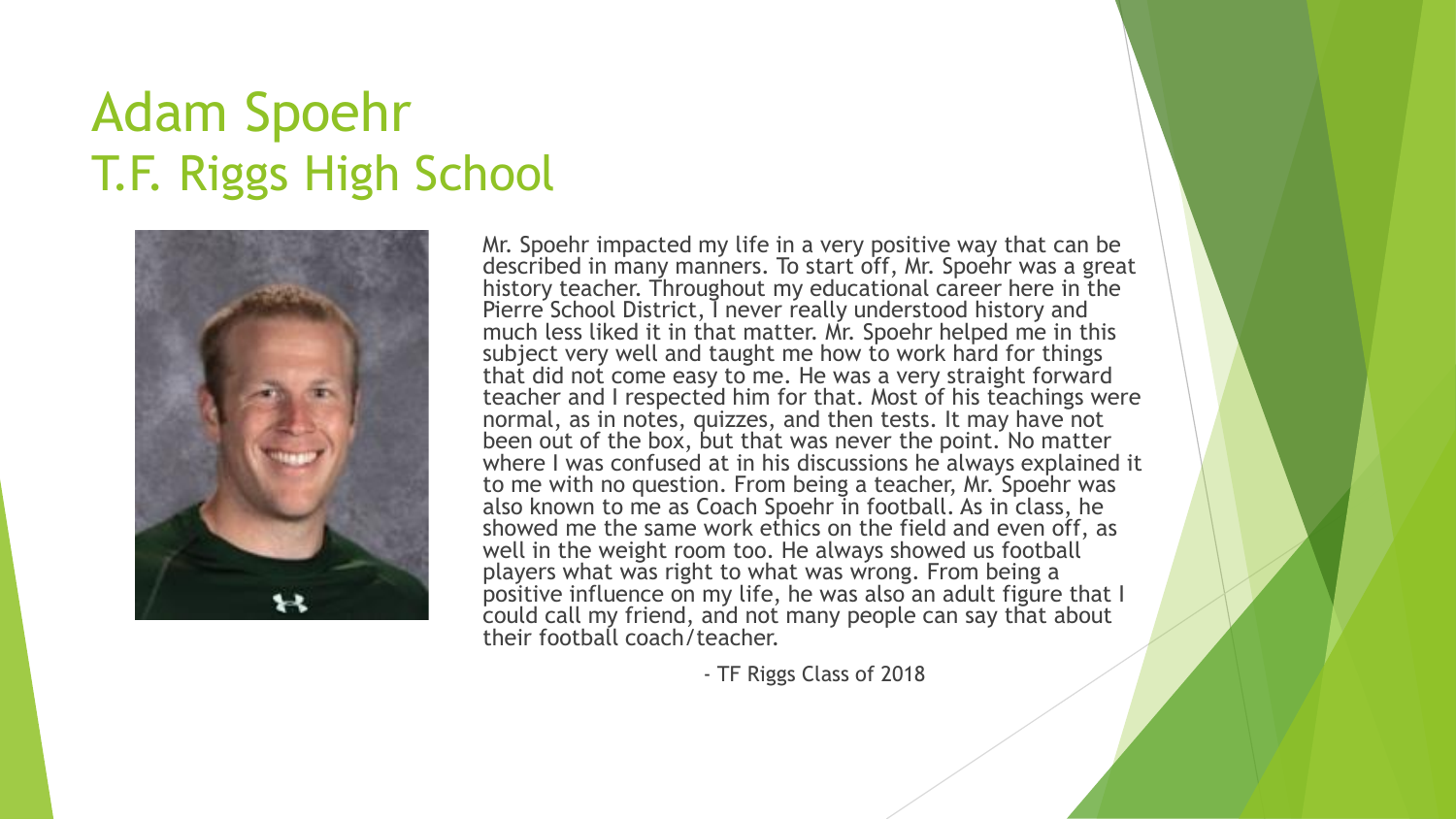# Chris Swiden T.F. Riggs High School



He has always been there for me whenever needed, whether it be academically or personally. He is an all-around great person. He is an amazing teacher, listener, and advicegiver.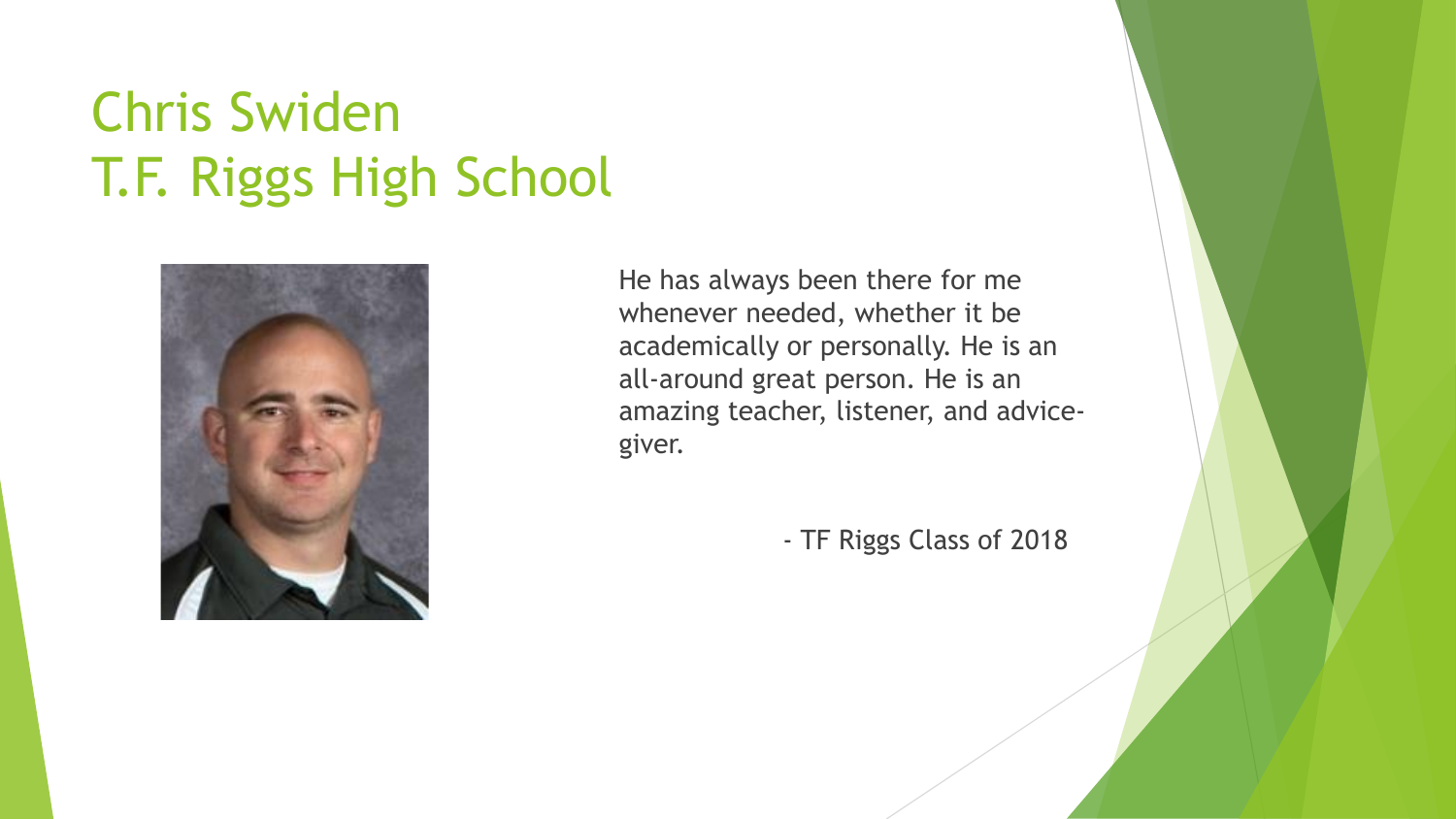# Cheryl Ulmen T.F. Riggs High School



Mrs. Ulmen has always given 100% to her students without giving it a second thought. She is the teacher you can always count on for advice or help and she will do whatever she can to help you prepare for a test or activity.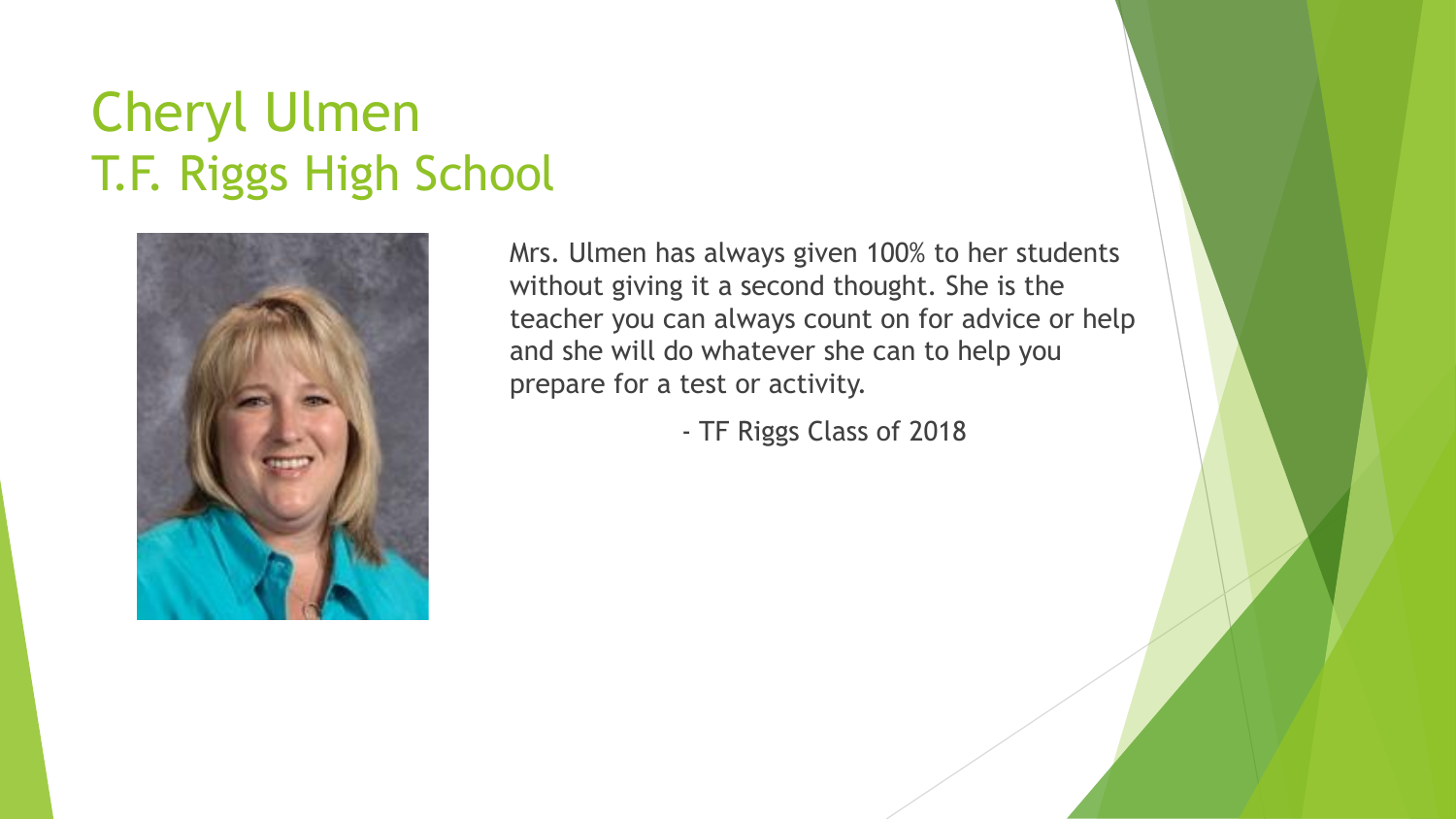# Elizabeth Vogt T.F. Riggs High School



I have taken two classes with Mrs. Vogt, Honors English 11 and Honors English 12. Mrs. Vogt has not only taught me how to properly write a fiveparagraph essay or use MLA 8, but she has strengthened my passion for English and literature. I am grateful for Mrs. Vogt's appreciation for education and her constant willingness to help. Mrs. Vogt has introduced me to new genres of books and different writing styles. I have been blessed by her desire for teaching and her encouragement and advice!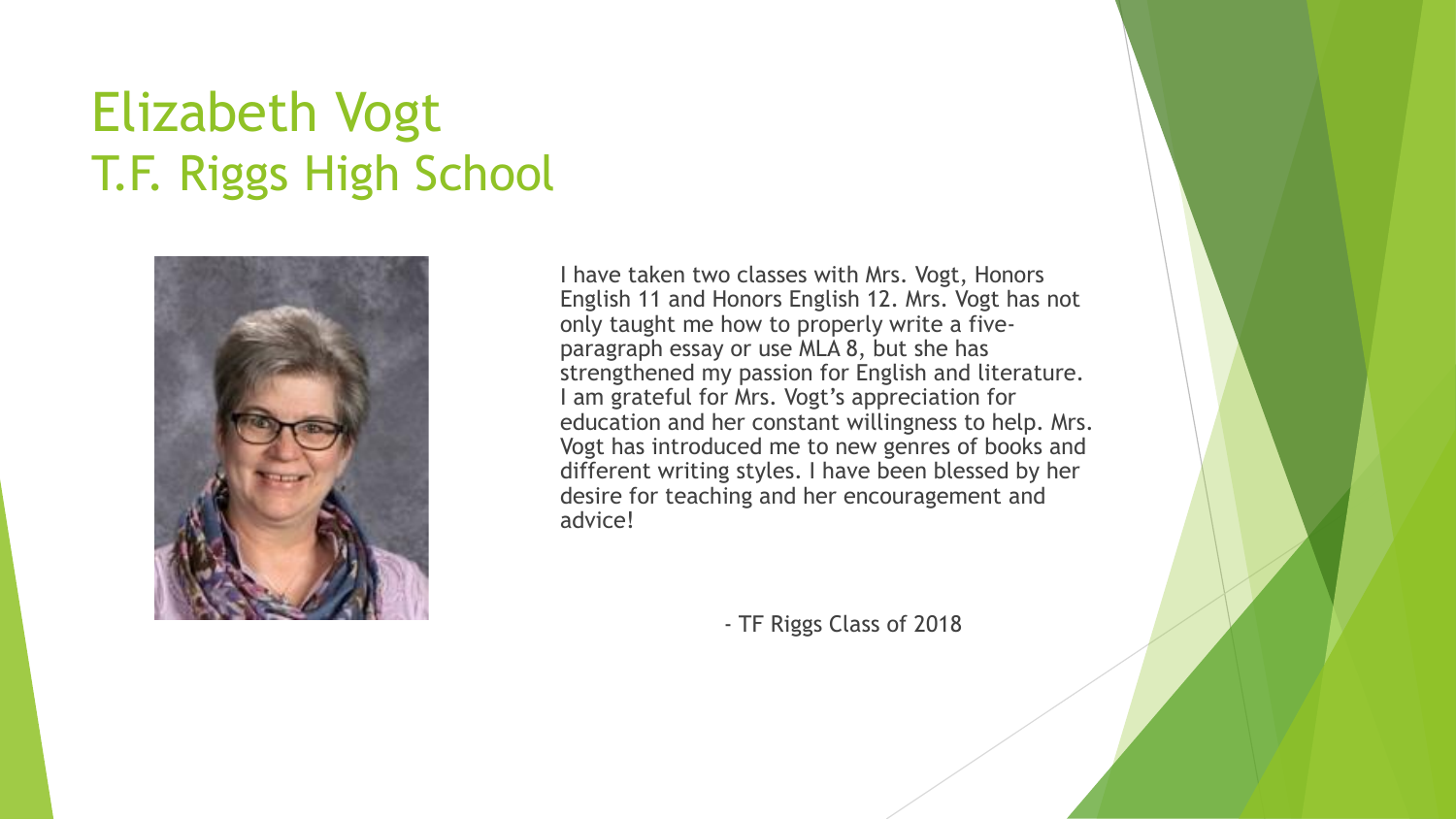# Glenda Woodburn Georgia Morse Middle School



Mrs. Woodburn taught me to like math again. When I was in elementary school I seemed to be pretty good at it and math quickly became one of my favorite subjects. After elementary school I hated 6th grade math with a fiery burning passion, but I didn't do bad enough to not go into pre-algebra. Once I stepped into her class I started to feel like I would begin to enjoy it again. Her passion in the subject translated onto me and I have remembered her lessons even as I went through calculus. She challenged me to see a different side of the subject and learn something completely new. I will never forget to sing the quadratic formula to the tune of happy birthday, nor will I forget the kindness and passion she translated onto her students.